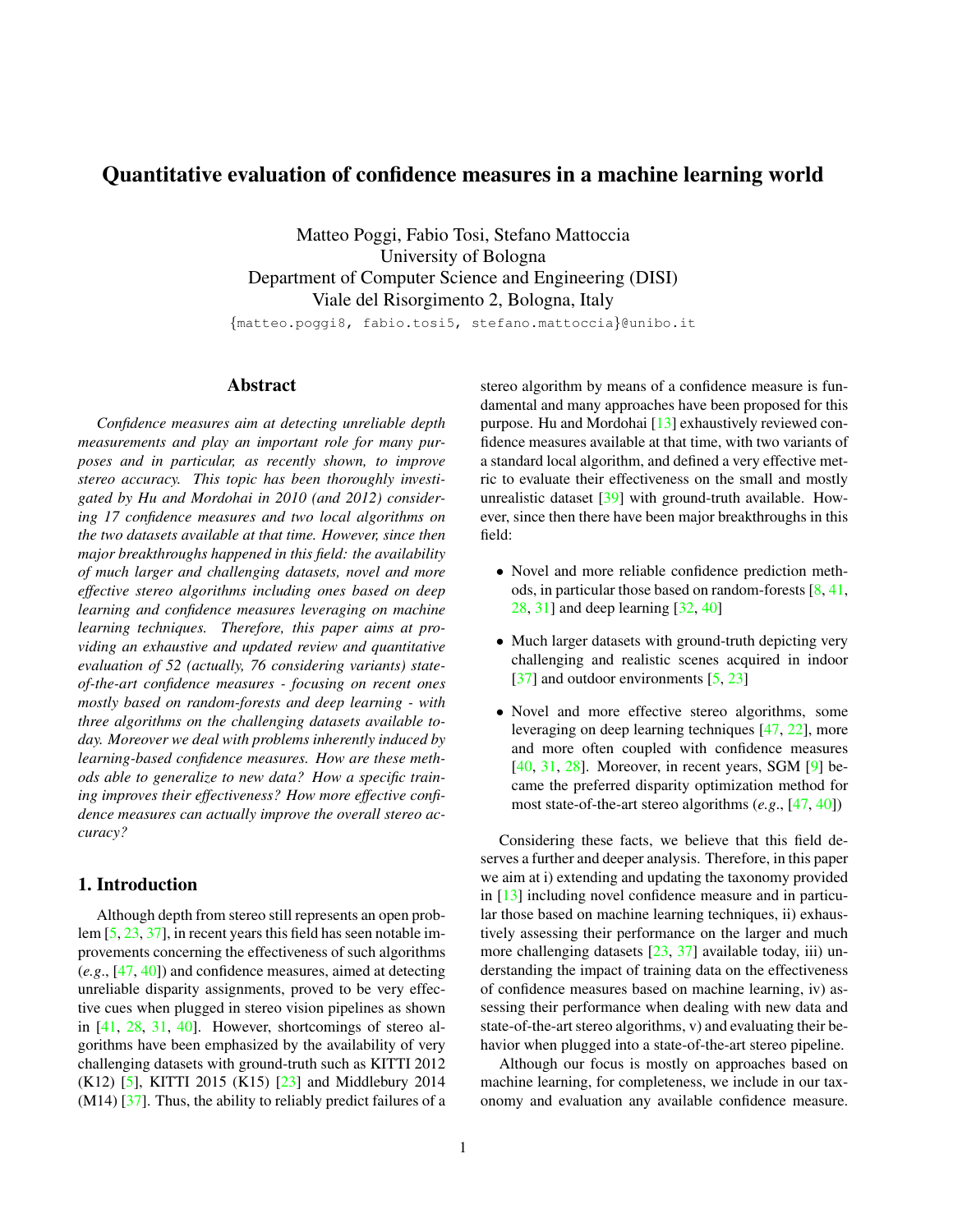<span id="page-1-2"></span>Overall, we assess the performance of 52 measures, actually 76 considering their variants, providing an exhaustive evaluation of state-of-the-art in this field with three stereo algorithms on the three challenging datasets with groundtruth K12, K15 and M14 available today.

## 2. Related work

The most recent taxonomy and evaluation of confidence measures for stereo was proposed by Hu and Mordohai [\[13\]](#page-8-4). They exhaustively categorized the 17 confidence measures available at that time in six categories according to the cues exploited to infer depth reliability. Moreover, they proposed an effective metric to clearly assess the effectiveness of confidence prediction based on area under the curve (AUC) analysis and quantitatively evaluated the considered measures on former indoor Middlebury [\[39,](#page-9-4) [12\]](#page-8-8) and outdoor *Fountain P11* [\[42\]](#page-9-6) datasets with a standard local algorithm using *sum of absolute differences* (SAD) and *normalized cross correlation* (NCC) as matching costs.

However, since then novel confidence measures were proposed [\[14,](#page-8-9) [15,](#page-8-10) [25,](#page-8-11) [2,](#page-8-12) [7,](#page-8-13) [8,](#page-8-5) [41,](#page-9-3) [28,](#page-8-2) [31\]](#page-8-3) and more importantly this field was affected by methodologies inspired by machine learning. In their seminal work, Hausler et al. [\[8\]](#page-8-5) proposed to infer match reliability by feeding a random forest, trained for classification, with multiple confidence measures showing that this fusion strategy yields much better performance with respect to any other considered confidence measure. Following this strategy, the reliability of confidence measures was further improved in [\[41\]](#page-9-3) and [\[28\]](#page-8-2) considering more effective features. In this context, [\[31\]](#page-8-3) enables to infer a confidence measure leveraging only features extracted in constant time from the left disparity map. Differently from  $[8]$ , in  $[41, 28, 31]$  $[41, 28, 31]$  $[41, 28, 31]$  $[41, 28, 31]$  $[41, 28, 31]$  the random-forests are trained in regression mode. Concerning methodologies based on Convolutional Neural Networks (CNN), Seki and Pollefeys [\[40\]](#page-9-2) proposed to infer a confidence measure by processing features extracted from the left and right disparity maps while Poggi and Mattoccia [\[32\]](#page-9-5) learned from scratch a confidence measure by feeding to a CNN the left disparity map. Moreover, in [\[35\]](#page-9-7) was proposed a method to combine multiple hand-crafted cues and in [\[33\]](#page-9-8) a strategy to improve confidence accuracy exploiting local consistency. Concerning unsupervised training of confidence measures, Mostegel et al. [\[27\]](#page-8-14) proposed to determine training labels exploiting contradictions between multiple depth maps computed from different viewpoints while Tosi et al. [\[43\]](#page-9-9) leveraging on a pool of confidence measures.

This field has also seen the deployment of confidence measures plugged into stereo vision pipelines to improve the overall accuracy as proposed in [\[41,](#page-9-3) [28,](#page-8-2) [31,](#page-8-3) [40,](#page-9-2) [29,](#page-8-15) [36,](#page-9-10) [16,](#page-8-16) [26,](#page-8-17) [6\]](#page-8-18), to deal with occlusions [\[9,](#page-8-7) [25\]](#page-8-11) or to improve accuracy near depth discontinuities [\[4\]](#page-8-19). Most of these approaches are aimed at improving the accuracy of Semi Global Matching (SGM) [\[9\]](#page-8-7) algorithm exploiting as cue an estimated match reliability. Confidence measures have been effectively deployed for sensor fusion combining depth maps from multiple sensors [\[20,](#page-8-20) [24\]](#page-8-21). Finally, confidence measures suited for embedded stereo systems have been analyzed in [\[34\]](#page-9-11).

Recent years have also witnessed the availability of very challenging datasets depicting indoor, such as the M14 [\[37\]](#page-9-0), and outdoor environments, such as K12  $[5]$  and K15  $[23]$ . Differently from former standard dataset [\[39\]](#page-9-4) used to test algorithms, the novel ones clearly emphasize that stereo is still an open research problem. This fact also paved the way to most recent trend in stereo vision aimed at tackling stereo with CNNs. In this context [\[47\]](#page-9-1) Zbontar and Le Cun proposed the first successful attempt to infer an effective matching cost from a stereo pair with a CNN now deployed by almost any top-performing stereo method on K<sub>12</sub>, K<sub>15</sub> and M<sub>14</sub> datasets. Following this strategy Chen et al. [\[1\]](#page-8-22) and Luo et al. [\[18\]](#page-8-23) proposed very efficient architectures enabling real-time stereo matching while [\[30\]](#page-8-24) enables to combine multiple disparity maps with a CNN. A further step forward, aimed at departing from a conventional stereo pipeline, is represented by Mayer et al. [\[22\]](#page-8-6). In this case, given a stereo pair, the left-right stereo correspondence is regressed from scratch with a CNN trained end-to-end.

## <span id="page-1-1"></span>3. Taxonomy of confidence measures

Despite the large number of confidence measures proposed, all of them process (a subset of) information concerning the cost curve, the relationship between left and right images or disparity maps. Following [\[13\]](#page-8-4), confidence measures can be grouped into categories according to their input cues. To better clarify which cues are processed by each single measure we introduce the following notation. Given a stereo pair made of left  $(L)$  and right  $(R)$  images, a generic stereo algorithm assigns a cost curve  $c$  to each pixel of L. We denote the minimum of such curve as  $c_1$  and its corresponding disparity hypothesis as  $d_1$ . We refer to the second minimum of the curve as  $c_2$  (and to its disparity hypothesis as  $d_2$ ), while  $c_{2m}$  denotes the second local minimum (it may coincide with  $c_2$ ). In our taxonomy we group the considered 52 confidence measures (and their variants) in the following 8 categories.

## <span id="page-1-0"></span>3.1. Minimum cost and local properties of the cost curve

These methods analyze local properties of the cost curve encoded by  $c_1$ ,  $c_2$  and  $c_{2m}$ . As confidence values for each point, the *matching score measure* (MSM) [\[13\]](#page-8-4) simply assumes the negation of minimum cost c1. *Maximum margin* (MM) computes the difference between  $c_{2m}$  and  $c_1$  while its variant *maximum margin naive* (MMN) [\[13\]](#page-8-4) replaces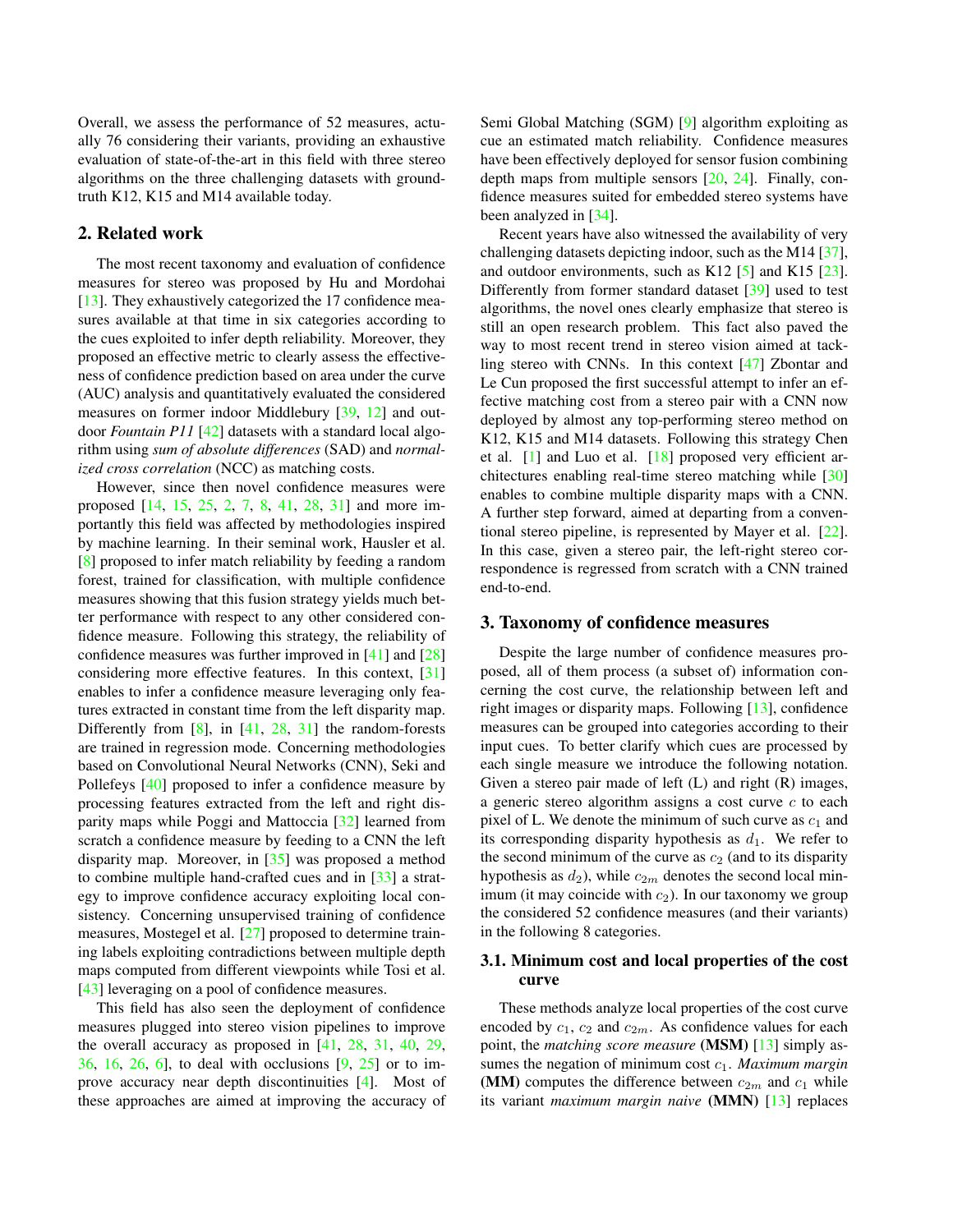<span id="page-2-3"></span> $c_{2m}$  with  $c_2$ . *Non linear margin* (**NLM**) [\[7\]](#page-8-13) computes a non linear transformation according to the difference between  $c_{2m}$  and  $c_1$  while its variant *non linear margin naive* (NLMN) replaces  $c_{2m}$  with  $c_2$ . *Curvature* (CUR) [\[13\]](#page-8-4) and *local curve* LC [\[44\]](#page-9-12) analyze the behavior of the cost curve around the minimum  $c_1$  and its two neighbors at  $(d_1-1)$  and  $(d_1+1)$  according two similar, yet different, strategies. *Peak ratio* (PKR) [\[10,](#page-8-25) [13\]](#page-8-4) computes the ratio between  $c_{2m}$  and c1. In one of its variants, *peak ratio naive* (PKRN) [\[13\]](#page-8-4),  $c_{2m}$  is replaced with the second minimum  $c_2$ . In *average peak ratio* (APKR) [\[14\]](#page-8-9) the confidence value is computed averaging PKR values on a patch. We include in our evaluation a further variant, based on the same patch-based average strategy adopted by APKR and referred to as *average peak ratio naive* (APKRN). Similarly and respectively, *weighted peak ratio* (WPKR) [\[15\]](#page-8-10) and *weighted peak ratio naive* (WPKRN), average on a patch the original confidence measures PKR and PKRN with binary weights computed according to the reference image content. Finally, we include in this category two confidence measures belonging to the pool of features proposed in [\[8\]](#page-8-5). *Disparity ambiguity measure* (DAM) computes the distance between  $d_1$  and d2, while *semi-global energy* (SGE) relies on a strategy inspired by the SGM algorithm [\[9\]](#page-8-7). It sums, within a patch, the  $c_1$  costs of points laying on multiple scanlines penalized, if their disparity is not the same of the point under examination, by P1 when the difference is 1 and by P2  $(>P1)$ otherwise.

#### <span id="page-2-0"></span>3.2. Analysis of the entire cost curve

Differently from previous confidence measures, those belonging to this category analyze for each point the overall distribution of matching costs. *Perturbation* (PER) [\[8\]](#page-8-5) measures the deviation of the cost curve to an ideal one. *Maximum likelihood measure* (MLM) [\[21,](#page-8-26) [13\]](#page-8-4) and *attainable likelihood measure* (ALM) [\[24,](#page-8-21) [13\]](#page-8-4) infer from the matching costs a *probability density function* (pdf) with respect to an ideal  $c_1$ , respectively, equal to zero for MLM and to the actual  $c_1$  for ALM. *Number of inflections* (**NOI**) [\[17\]](#page-8-27) determines the number of local minima in the cost curve while *local minima in neighborhood* (LMN) [\[14\]](#page-8-9) counts, on a patch, the number of points with local minimum at the same disparity  $d_1$  of the examined point. *Winner margin measure* (WMN) [\[13\]](#page-8-4) normalizes for each point the difference between  $c_{2m}$  and  $c_1$  by the sum of all costs while its variant *winner margin measure naive* (WMNN) [\[13\]](#page-8-4) adopts the same strategy replacing  $c_{2m}$  with  $c_2$ . Finally, *negative entropy measure* (NEM) [\[38,](#page-9-13) [13\]](#page-8-4) relates the degree of uncertainty of each point to the negative entropy of its matching costs.

#### <span id="page-2-1"></span>3.3. Left and right consistency

This category evaluates the consistency between corresponding points according to two different cues: one, symmetric, based on left and right maps and one, asymmetric, based only on the left map. Confidence measures adopting the first strategy are: *left-right consistency* (LRC) [\[3,](#page-8-28) [13\]](#page-8-4), that assigns as confidence the negation of the absolute difference between the disparity of a point in L and its homologous point in R, and *left-right difference* (LRD) [\[13\]](#page-8-4) that computes the difference between  $c_2$  and  $c_1$  divided by the absolute difference between  $c_1$  and the minimum cost of the homologous point in R. We include in this category *zeromean sum of absolute differences* (ZSAD) [\[8\]](#page-8-5) that evaluates the dissimilarity between patches centered on homologous points in the stereo pair. It is worth pointing out that for LRC and ZSAD the full cost volume is not required. On the other hand, confidence measures based only on the analysis of the reference disparity map exploit the *uniqueness constraint*. *Asymmetric consistency check* (ACC) [\[25\]](#page-8-11) and *uniqueness constraint* (UC) [\[2\]](#page-8-12) detect the pool of multiple *colliding* points at the same coordinate in the right image. ACC verifies, according to a binary strategy, whether the candidate with the largest disparity in the pool has the smallest cost with respect to any other one while UC simply selects as valid the candidate with the minimum cost. Moreover, we consider two further non binary variants of this latter strategy. One referred to as *uniqueness constraint cost* (UCC), that assumes as confidence the negative of  $c_1$ , and one referred to as *uniqueness constraint occurrences* (UCO), that assumes that confidence is inversely proportional to the number of collisions. For the latter four outlined strategies the other candidates in the pool of colliding points are always set to invalid.

#### <span id="page-2-2"></span>3.4. Disparity map features

Confidence measures belonging to this group are obtained by extracting features from the reference disparity map. Therefore they are potentially suited to infer confidence for any 3D sensing device. *Distance to discontinuity* (DTD) [\[41,](#page-9-3) [28\]](#page-8-2) determines for each point the distance to the supposed closest depth boundary while, for the same purpose, *disparity map variance* (DMV) computes the disparity gradient module [\[8\]](#page-8-5). Remaining confidence measures belonging to this category extract features on a patch centered on the examined point. *Variance of disparity* (VAR) [\[28,](#page-8-2) [31\]](#page-8-3) computes the disparity variance, *disparity agreement* (DA) [\[31\]](#page-8-3) counts the number of points having the same disparity of the central one, *median deviation of disparity* (MDD) [\[41,](#page-9-3) [28,](#page-8-2) [31\]](#page-8-3) computes the difference between disparity and its median and *disparity scattering* (DS) [\[31\]](#page-8-3) encodes the number of different disparity assignments on the patch.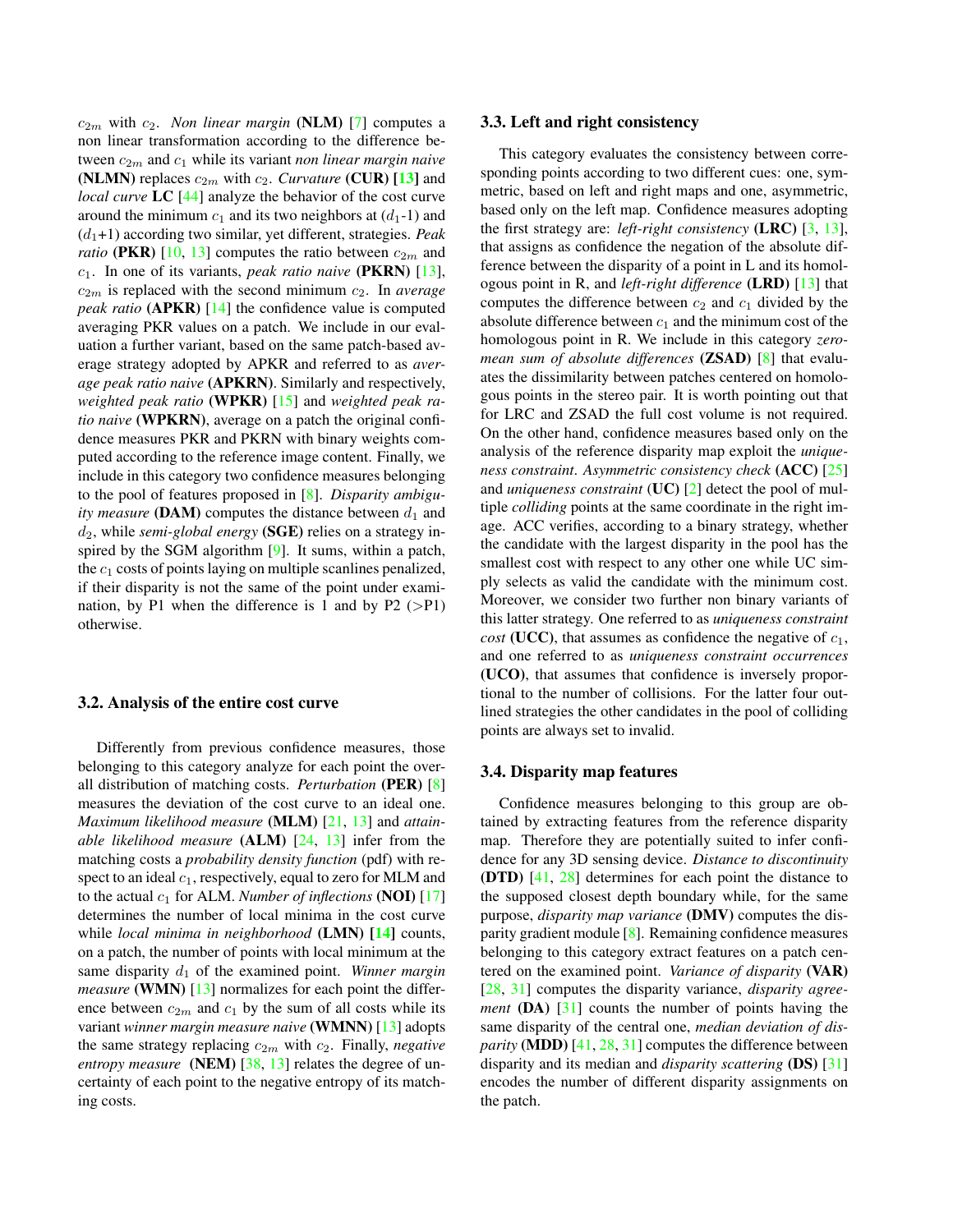#### <span id="page-3-4"></span><span id="page-3-0"></span>3.5. Reference image features

Confidence measures belonging to this category use as domain only the reference image. *Distance to border* (DB) [\[41,](#page-9-3) [28\]](#page-8-2) aims at detecting invalid disparity assignments often originated in the image border due to the stereo setup. Assuming the left image as reference a more meaningful variant of DB, referred to as *distance to left border* (DLB), deploys the distance to the left border. Both measures rely on prior information and not on image content. The last two confidence measure of this category extract features from the reference image: *horizontal gradient measure* (HGM) [\[8,](#page-8-5) [28\]](#page-8-2) analyses the response to horizontal gradients in order to detect image texture while *distance to edge* (DTE) attempts to detect depth boundaries, sometimes unreliable for stereo algorithms, according to the distance to the closest edge.

# <span id="page-3-1"></span>3.6. Image distinctiveness

The idea behind these confidence measures is to exploit the notion of distinctiveness of the examined point within its neighborhoods along the horizontal scanline of the same image. *Distinctiveness* (DTS) [\[19,](#page-8-29) [13\]](#page-8-4) exactly leverages on such definition by assuming as confidence for a given point the lowest *self-matching* cost computed within a certain prefixed range excluding the point under examination. *Distinctive similarity measure* (DSM) [\[45,](#page-9-14) [13\]](#page-8-4) assigns as confidence value to a given point the product of two DTSs, one computed on the reference image and the other one on the right image in the location of the assumed homologous point, divided by the square of  $c_1$  [\[13\]](#page-8-4) or  $c_1$  [\[45\]](#page-9-14). For a given point the *self-aware matching measure* (SAMM) [\[26,](#page-8-17) [13\]](#page-8-4) computes the zero mean normalized correlation between the left-right cost curve, appropriately translated according to the assumed disparity, and the left-left cost curve.

#### 3.7. Learning-based approaches

Recently, some authors proposed to infer confidence measures exploiting machine learning frameworks. A common trend in such approaches consists in feeding a random forest classifier with multiple confidence measures  $[8, 41, 41]$  $[8, 41, 41]$  $[8, 41, 41]$  $[8, 41, 41]$ [28,](#page-8-2) [31\]](#page-8-3) or deploying for the same purpose deep learning architectures [\[40,](#page-9-2) [32\]](#page-9-5). A notable difference with conventional confidence measures reviewed so far, is that learningbased approaches require a training phase, on datasets with ground-truth or by means of appropriate methodologies [\[27,](#page-8-14) [43\]](#page-9-9), to infer the degree of uncertainty of disparity assignments.

#### <span id="page-3-2"></span>3.7.1 Random forest approaches

In this category a seminal approach is represented by *ensemble learning*  $(ENS<sub>c</sub>)$  [\[8\]](#page-8-5). This method infers a confidence measure by feeding to a random forest, trained

for classification, a feature vector made of 23 confidence measures extracted from the original stereo pair, the left and right disparity maps and the cost volumes computed on the stereo pair at different scales. Then, the resulting features are up-sampled to the original resolution. The feature vector consists of the following measures: PKR<sup>1,2,3</sup>, NEM<sup>1,2,3</sup>, PER<sup>1,2,3</sup>, LRC<sup>1</sup>, HGM<sup>1,2,3</sup>,  $DMV^{1,2,3}$ , DAM<sup>1,2,3</sup>, ZSAD<sup>1,2,3</sup> and SGE<sup>1</sup>. The superscript refers to the scale: 1 original resolution, 2 halfresolution and 3 quarter-resolution. The authors advocate to train the random-forest with such feature vector for classification *"as confidence measures do not contain matching error magnitude information"*, by extracting the posterior probability of the predicted class at inference time. However, the average response over all the trees in the forest can be used as well by training in *regression*. Therefore, we also include in our evaluation *ensemble learning in regression mode*  $(ENS_r)$  that to the best of our knowledge has not been considered before. In *ground control point* (GCP) [\[41\]](#page-9-3) the confidence measure is inferred by feeding to a random forest, trained in regression mode, a feature vector containing 8 measures computed at the original scale. The features extracted from left image, left and right disparity maps and the cost volume are: MSM, DB, MMN, AML, LRC, LRD, DTD and MDD. In *leveraging stereo* (LEV) [\[28\]](#page-8-2) a feature vector containing 22 measures extracted from the left image, left and right disparity maps and cost volume is fed to a random forest trained for regression. The feature vector, superscript encodes the patch size, consists of: PKR, PKRN, MSM, MM, WMN, MLM, PER, NEM, LRC, LRD, LC, DTD, VAR<sup>1,2,3,4</sup>, MDD<sup>1,2,3,4</sup>, HGM and DLB. Differently from previous approaches, *O(1) disparity features* (O1) [\[31\]](#page-8-3) proposes a method entirely based on features extracted in constant time from the left disparity map. The feature vector, superscript encodes the patch size, consists of: DA<sup>1,2,3,4</sup>, DS<sup>1,2,3,4</sup>, MED<sup>1,2,3,4</sup>, MDD<sup>1,2,3,4</sup> and  $VAR<sup>1,2,3,4</sup>$ , being MED the median of disparity. As for  $ENS<sub>r</sub>$ , GCP and LEV the feature vector is fed to a random forest trained in regression mode. We conclude this section observing that ENS [\[8\]](#page-8-5) and LEV [\[28\]](#page-8-2) also propose variants of the original method with a reduced number of features, respectively 7 and 8. For LEV, the features are selected analyzing the importance of variable once trained the random forest with the full 22 feature vector and then retraining the network. However, as reported in [\[8\]](#page-8-5) and [\[28\]](#page-8-2), being higher the effectiveness of full feature vectors, we consider in our evaluation such versions of ENS, in classification and regression mode, and LEV.

#### <span id="page-3-3"></span>3.7.2 CNN approaches

As for many other computer vision fields, convolutional neural networks have recently proven to be very effective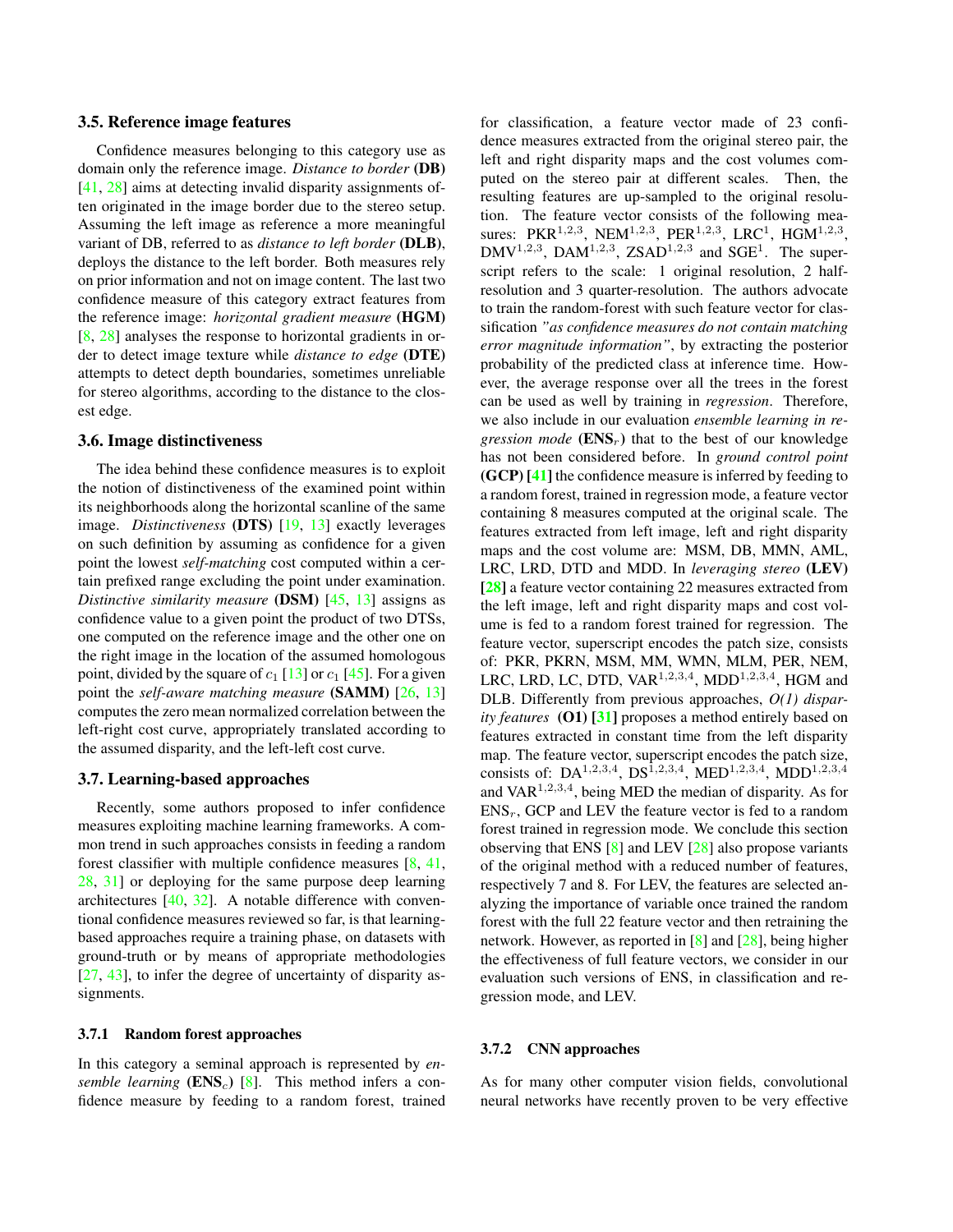<span id="page-4-3"></span>also for confidence estimation. In *patch based confidence prediction* (PBCP) [\[40\]](#page-9-2) the input of a CNN consists of two channels  $p_1$  and  $p_2$  computed, on a patch basis, from left and right disparity maps. Being patch values strictly related to their central pixel, confidence map computation is pretty demanding. A faster solution, made of patches no longer related to central pixels, allows for a very efficient confidence map prediction according to common optimization techniques in deep learning, with a minor reduction of effectiveness. However, being the full-version more effective we consider this one in our experiments.

A step towards a further abstraction is represented by *confidence CNN* (CCNN) [\[32\]](#page-9-5). In fact, in this approach confidence prediction is regressed by a CNN without extracting any cue from the input data. The deep network, trained on patches, learns from scratch a confidence measure by processing only the left disparity map. This property, shared with O1, makes these methods potentially suited to any 3D sensor [\[31,](#page-8-3) [32\]](#page-9-5).

#### <span id="page-4-2"></span>3.8. SGM specific

This category groups two approaches intrinsically related to SGM [\[9\]](#page-8-7). The idea behind these approaches is to exploit intermediate results available in such stereo algorithm to infer a confidence map. Specifically, the *local-global relation* (PS) [\[20\]](#page-8-20) combines the cues available in the cost curve before and after semi-global optimization, while *sum of consistent scanlines* (SCS) [\[11\]](#page-8-30) counts for each pixel the number of scanlines voting for the same disparity assigned by the full SGM pipeline.

# 4. Evaluation protocol and experimental results

In this section, we report exhaustive experimental results concerning different aspects related to the examined confidence measures on the following datasets K12 (194 images), K15 (200 images) and M14 (15 images). For each dataset we consider the stereo pairs belonging to the *training set* being the ground-truth available. We include in the evaluation all the measures previously reviewed including any variant. Moreover, for patch-based ones (*i.e*., APKR, APKRN, WPKR, WPKRN, DA, DS, MED, VAR) we consider patches of different size (*i.e.*,  $5 \times 5$ ,  $7 \times 7$ ,  $9 \times 9$  and  $11 \times 11$  corresponding to superscript 1,2,3,4 in LEV and O1 features) being the scale effective according to [\[28,](#page-8-2) [31\]](#page-8-3). Of course, we consider state-of-the-art methods based on random forests, including variant  $ENS<sub>r</sub>$ , and the two approaches based on CNNs. Overall, we evaluate 76 confi-dence measures<sup>[1](#page-4-0)</sup>. In Section [4.1](#page-4-1) we assess with three stereo algorithms the performance of such measures when dealing with the selection of correct matches by means of the ROC curve analysis proposed in [\[13\]](#page-8-4) and widely adopted in this field [\[8,](#page-8-5) [41,](#page-9-3) [28,](#page-8-2) [31,](#page-8-3) [32,](#page-9-5) [40\]](#page-9-2). Moreover, since machine learning is the key technology behind most recent approaches, in Section [4.2](#page-6-0) we report how training affects their effectiveness focusing in particular on the amount of training samples and the capability to generalize across different data (*i.e*., datasets). Finally, being confidence measures often employed to improve stereo accuracy [\[41,](#page-9-3) [28,](#page-8-2) [31,](#page-8-3) [40\]](#page-9-2), in Section [4.3](#page-7-0) we assess the performance of the most effective confidence measures when plugged in one of such state-of-the-art methods [\[28\]](#page-8-2).

#### <span id="page-4-1"></span>4.1. Detection of correct matches

The ability to distinguish correct disparity assignments from wrong ones is the most desirable property of a confidence measure. To quantitatively evaluate this, [\[13\]](#page-8-4) adopted ROC curve analysis, measuring the capability of removing errors from a disparity map according to the confidence values. That is, given a disparity map, a subset  $p$  of pixels is extracted in order of decreasing confidence (*e.g*., 5% of the total pixels) and the error rate on such sample is computed, as the percentage of points with an absolute distance from ground-truth value higher than a threshold  $\tau$ , varying with the dataset. Then, the subset is increased by extracting more pixels (*e.g*., an additional 5%) and the error rate is computed, until all the pixels in the image are considered. Ties are solved by including all the tying pixels in the subsample. The relation between each sub-sample  $p$  and its error rate draws a ROC curve and its AUC measures the capability of the confidence measure to effectively distinguish good matches from wrong ones. Considering a disparity map with a portion  $\varepsilon \in [0, 1]$  of erroneous pixels, an optimal measure would be able to achieve a 0 error rate when extracting the first  $(1 - \varepsilon)$  points. Thus, the optimal AUC value  $[13]$  can be obtained as follows

$$
AUC_{opt} = \int_{1-\varepsilon}^{\varepsilon} \frac{p - (1-\varepsilon)}{p} dp = \varepsilon + (1-\varepsilon) \ln(1-\varepsilon)
$$
\n(1)

Following this protocol, we evaluate the 76 confidence measures on K12, K15 and M14 with three popular stereo algorithms adopting the *winner takes all* strategy for disparity selection:

- AD-CENSUS: aggregates matching costs, computed on  $5 \times 5$  patches with census transform [\[46\]](#page-9-15), with a  $5 \times 5$  box-filter.
- MC-CNN [\[47\]](#page-9-1): local method inferring costs from image patches using a CNN. We used the same networks trained by the authors on K12, K15 and M14.

<span id="page-4-0"></span><sup>1</sup>Source code available at [vision.disi.unibo.it/˜mpoggi/](vision.disi.unibo.it/~mpoggi/code.html) [code.html](vision.disi.unibo.it/~mpoggi/code.html)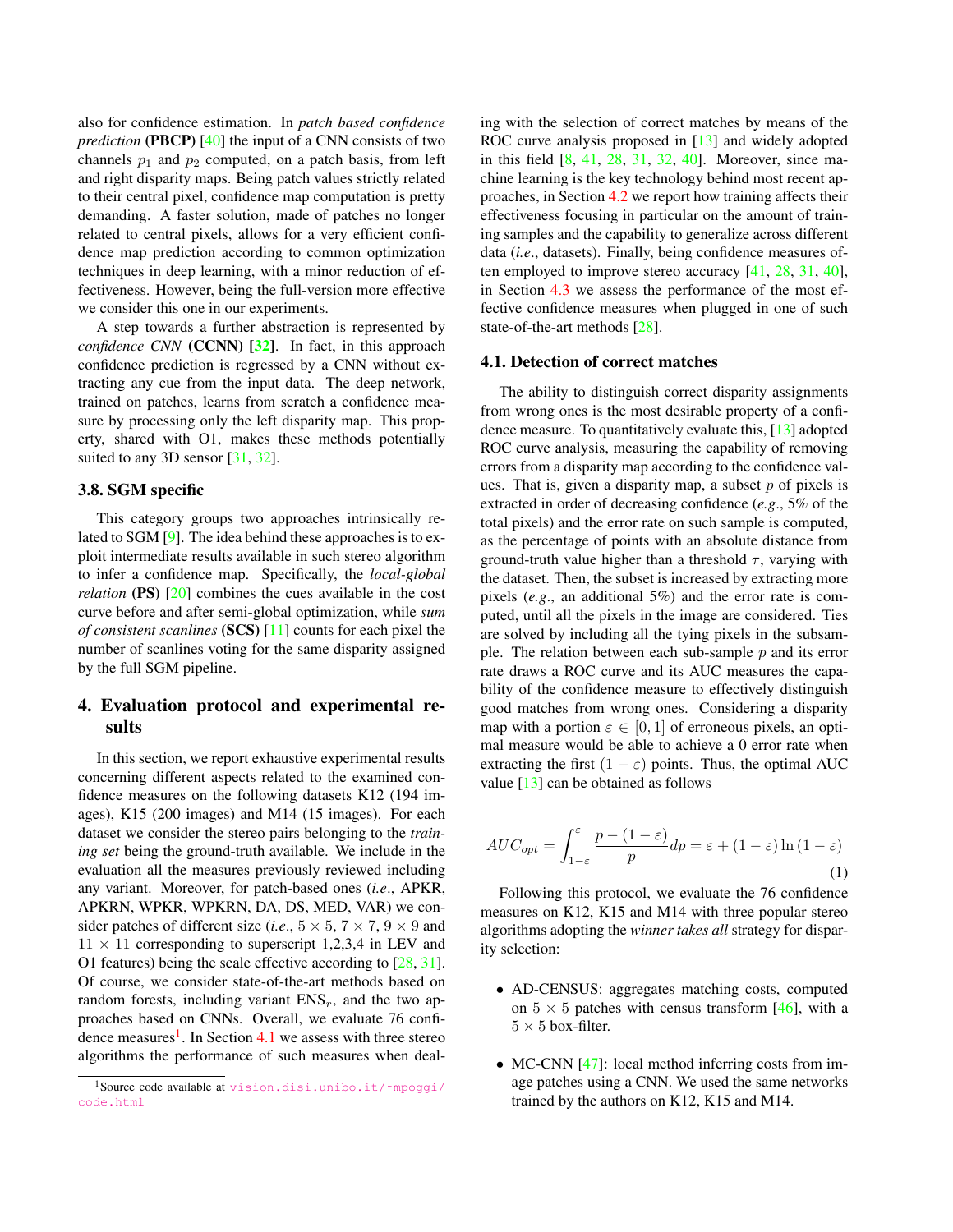<span id="page-5-2"></span>

|     |          | K12 ( $\varepsilon$ = 38.82%)   |                 |            | K15 ( $\varepsilon$ = 35.41%)   |                |            | M14 ( $\varepsilon$ = 37.78%) |                  |            |  |                            | Categories 3.7.1 and 3.7.2 |                |                 |
|-----|----------|---------------------------------|-----------------|------------|---------------------------------|----------------|------------|-------------------------------|------------------|------------|--|----------------------------|----------------------------|----------------|-----------------|
| (a) | Category | measure                         | rank            | AUC        | measure                         | rank           | AUC        | measure                       | rank             | <b>AUC</b> |  | Measure                    | K12                        | K15            | M14             |
|     | 3.1      | APKR <sub>11</sub>              | $4^{12}$        | 0.1806     | APKR <sub>11</sub>              | $4^{12}$       | 0.1541     | APKR <sub>11</sub>            | $\overline{4^7}$ | 0.1355     |  | $ENS_c$                    | $\overline{7}$             | 11             | 44              |
|     | 3.2      | <b>WMNN</b>                     | $7^{34}$        | 0.2215     | <b>WMN</b>                      | $7^{34}$       | 0.2024     | <b>WMN</b>                    | $6^{23}$         | 0.1579     |  | $ENS_r$                    | 5                          | 5              | 33              |
|     | 3.3      | <b>LRD</b>                      | $5^{20}$        | 0.1946     | <b>LRD</b>                      | $6^{28}$       | 0.1825     | <b>LRD</b>                    | $5^{21}$         | 0.1519     |  | <b>GCP</b>                 | 6                          | 6              | 8               |
|     | 3.4      | $DA_{11}$                       | $3^8$           | 0.1668     | DA <sub>11</sub>                | $3^7$          | 0.1399     | $DA_{11}$                     | 3 <sup>4</sup>   | 0.1294     |  | <b>LEV</b>                 | 4                          | 4              | 5               |
|     | 3.5      | $DB$                            | 865             | 0.3446     | DB                              | $8^{66}$       | 0.3103     | <b>DLB</b>                    | 869              | 0.3333     |  | O <sub>1</sub>             | 3                          | 3              | 3               |
|     | 3.6      | SAMM                            | $6^{25}$        | 0.2030     | <b>SAMM</b>                     | $5^{20}$       | 0.1715     | <b>DSM</b>                    | $7^{40}$         | 0.1798     |  | <b>PBCP</b>                | $\overline{c}$             | $\overline{c}$ | $\sqrt{2}$      |
|     | 3.7.1    | O <sub>1</sub>                  | $2^3$           | 0.1309     | O <sub>1</sub>                  | $2^3$          | 0.1128     | O <sub>1</sub>                | $2^3$            | 0.1211     |  | <b>CCNN</b>                | $\mathbf{1}$               | $\mathbf{1}$   | $\mathbf{1}$    |
|     | 3.7.2    | <b>CCNN</b>                     | 1 <sup>1</sup>  | 0.1223     | <b>CCNN</b>                     | $\mathbf{1}^1$ | 0.1041     | <b>CCNN</b>                   | 1 <sup>1</sup>   | 0.1128     |  |                            |                            |                |                 |
|     | Optimal  |                                 |                 | 0.1067     |                                 |                | 0.0884     |                               |                  | 0.0899     |  |                            | (b)                        |                |                 |
|     |          |                                 |                 |            |                                 |                |            |                               |                  |            |  |                            |                            |                |                 |
| (c) |          | K12 ( $\varepsilon = 17.10\%$ ) |                 |            | K15 ( $\varepsilon = 15.37\%$ ) |                |            | M14 ( $\varepsilon$ = 26.70%) |                  |            |  | Categories 3.7.1 and 3.7.2 |                            |                |                 |
|     | Category | measure                         | rank            | AUC        | measure                         | rank           | AUC        | measure                       | rank             | <b>AUC</b> |  | Measure                    | K12                        | K15            | M14             |
|     | 3.1      | $\overline{APKR}_{11}$          | $4^{11}$        | 0.0566     | APKR <sub>11</sub>              | $4^{11}$       | 0.0508     | APKR <sub>11</sub>            | 3 <sup>5</sup>   | 0.0728     |  | $ENS_c$                    | 7                          | $\tau$         | $\overline{24}$ |
|     | 3.2      | <b>WMN</b>                      | $6^{30}$        | 0.0748     | <b>WMN</b>                      | $6^{31}$       | 0.0654     | <b>WMN</b>                    | $4^{13}$         | 0.0763     |  | $ENS_r$                    | 5                          | 5              | 17              |
|     | 3.3      | <b>LRD</b>                      | $7^{31}$        | 0.0748     | <b>LRD</b>                      | $7^{32}$       | 0.0712     | <b>UCC</b>                    | $5^{22}$         | 0.0896     |  | <b>GCP</b>                 | 6                          | 6              | 14              |
|     | 3.4      | DS <sub>9</sub>                 | 3 <sup>8</sup>  | 0.0542     | DS <sub>9</sub>                 | $3^8$          | 0.0477     | $DS_{11}$                     | $6^{35}$         | 0.1061     |  | <b>LEV</b>                 | 4                          | 4              | 4               |
|     | 3.5      | <b>DLB</b>                      | $8^{66}$        | 0.1543     | <b>HGM</b>                      | $8^{67}$       | 0.1439     | <b>DLB</b>                    | $8^{68}\,$       | 0.2260     |  | O <sub>1</sub>             | $\overline{c}$             | $\overline{2}$ | 3               |
|     | 3.6      | <b>SAMM</b>                     | $5^{16}$        | 0.0598     | <b>SAMM</b>                     | $5^{21}$       | 0.0557     | <b>DSM</b>                    | $7^{40}$         | 0.1228     |  | <b>PBCP</b>                | 3                          | 3              | $\overline{c}$  |
|     | 3.7.1    | O <sub>1</sub>                  | $2^2$           | 0.0317     | O <sub>1</sub>                  | $2^2\,$        | 0.0324     | O <sub>1</sub>                | $2^3$            | 0.0680     |  | <b>CCNN</b>                | 1                          | 1              | $\mathbf{1}$    |
|     | 3.7.2    | <b>CCNN</b>                     | 1 <sup>1</sup>  | 0.0297     | <b>CCNN</b>                     | $\mathbf{1}^1$ | 0.0297     | <b>CCNN</b>                   | 1 <sup>1</sup>   | 0.0637     |  |                            |                            |                |                 |
|     | Optimal  |                                 |                 | 0.0231     |                                 |                | 0.0213     |                               |                  | 0.0459     |  | (d)                        |                            |                |                 |
|     |          |                                 |                 |            |                                 |                |            |                               |                  |            |  |                            |                            |                |                 |
| (e) |          | K12 ( $\varepsilon = 16.78\%$ ) |                 |            | K15 ( $\varepsilon = 13.68\%$ ) |                |            | M14 ( $\varepsilon$ = 25.91%) |                  |            |  | Categories 3.7.1 and 3.7.2 |                            |                |                 |
|     | Category | measure                         | rank            | <b>AUC</b> | measure                         | rank           | <b>AUC</b> | measure                       | rank             | <b>AUC</b> |  | Measure                    | K12                        | K15            | M14             |
|     | 3.1      | APKR <sub>11</sub>              | $3^7$           | 0.0492     | APKR <sub>11</sub>              | $3^7$          | 0.0457     | APKR <sub>9</sub>             | $\overline{2^2}$ | 0.0739     |  | $ENS_c$                    | 27                         | 31             | 44              |
|     | 3.2      | WMN                             | $4^{11}$        | 0.0554     | <b>WMN</b>                      | $5^{12}$       | 0.0502     | <b>WMN</b>                    | $4^8$            | 0.0.779    |  | $ENS_r$                    | 5                          | 5              | 11              |
|     | 3.3      | <b>UCC</b>                      | $6^{21}$        | 0.0735     | <b>UCC</b>                      | $6^{19}$       | 0.0640     | <b>UCC</b>                    | $6^{23}$         | 0.0959     |  | <b>GCP</b>                 | 6                          | 6              | 28              |
|     | 3.4      | $DS_{11}$                       | $5^{12}$        | 0.0554     | $DS_{11}$                       | $4^{11}$       | 0.0501     | $DS_{11}$                     | $5^{13}$         | 0.0884     |  | LEV                        | 2                          | 4              | 19              |
|     | 3.5      | DB                              | 9 <sup>67</sup> | 0.1378     | DB                              | <b>968</b>     | 0.1265     | <b>DLB</b>                    | <b>970</b>       | 0.2157     |  | O <sub>1</sub>             | 3                          | $\overline{2}$ | 6               |
|     | 3.6      | <b>DSM</b>                      | $7^{36}$        | 0.0811     | <b>DSM</b>                      | $7^{28}$       | 0.0679     | <b>DSM</b>                    | $7^{32}$         | 0.1041     |  | <b>PBCP</b>                | $\overline{\mathcal{L}}$   | 3              | 7               |
|     | 3.7.1    | <b>LEV</b>                      | $2^2$           | 0.0358     | O <sub>1</sub>                  | $2^2\,$        | 0.0323     | <b>O1</b>                     | 3 <sup>6</sup>   | 0.0777     |  | <b>CCNN</b>                | 1                          | $\mathbf{1}$   | $\mathbf{1}$    |
|     | 3.7.2    | <b>CCNN</b>                     | $\mathbf{1}^1$  | 0.0358     | <b>CCNN</b>                     | $\mathbf{1}^1$ | 0.0302     | <b>CCNN</b>                   | $\mathbf{1}^1$   | 0.0736     |  |                            |                            |                |                 |
|     | 3.8      | <b>SCS</b>                      | $8^{41}$        | 0.0851     | <b>SCS</b>                      | $8^{48}$       | 0.0790     | <b>SCS</b>                    | $8^{36}$         | 0.1080     |  | (f)                        |                            |                |                 |
|     | Optimal  |                                 |                 | 0.0227     |                                 |                | 0.0184     |                               |                  | 0.0431     |  |                            |                            |                |                 |

<span id="page-5-1"></span>Table 1. Detection of correct matches with three stereo algorithms - top (a,b) AD-CENSUS, middle (c,d) MC-CNN and bottom (e,f) SGM - and three datasets K12, K15 and M14. For each algorithm there are two tables. On the left the best confidence measure for each category (*e.g*., [3.1](#page-1-0) refers to measures belonging to the category reviewed in Section [3.1\)](#page-1-0), the ranking (within categories and, in superscript, absolute) and the AUC. On the right, the absolute ranking of learning-based confidence measures. We also report average error rate  $\varepsilon$  for each dataset on the top labels. Concerning categories [3.7.1](#page-3-2) and [3.7.2](#page-3-3) we trained each confidence measure on the first 20 images of K12 with the considered algorithm (*i.e*., (a,b) with AD-CENSUS, (c,d) with MC-CNN and (e,f) with SGM).

• SGM [\[9\]](#page-8-7): eight scanline implementation with AD-CENSUS aggregated costs as data term and P1 and P2, respectively, 0.2 and 0.5 (being costs normalized).

Concerning confidence measures based on machine learning, for each stereo algorithm, we train each one on a subset of images from the K12 dataset (the first 20 images, extracting a sample from each pixel with available groundtruth, for a total of 2.7 million samples) and evaluate it on all the datasets (for K12 excluding the training images), in order to assess their performance on very different scenes. For approaches based on random forests we train on 10 trees as suggested in [\[28\]](#page-8-2) and adopting a fixed number of iteration as termination criteria (*e.g*., proportional to the number of trees), while we train CNN based measures for 25 epochs (resulting in about 1 million iterations), with a batch of size 64, *learning rate* of 0.001 and *momentum* of 0.9, by minimizing the loss functions reported in [\[32,](#page-9-5) [40\]](#page-9-2). Different training sets (*e.g*., datasets, number of samples and so on) may lead to different performance. This fact will be thoroughly evaluated in Section [4.2.](#page-6-0) For the evaluation reported in this section we trained only on K12 in order to assess how much a confidence measure is able to generalize its behavior across different datasets which is an important and desirable feature in most practical applications. We adopt as error bound  $\tau = 3$  for K1[2](#page-5-0) and K15 and  $\tau = 1$  for M14<sup>2</sup> as suggested in the corresponding papers.

In Table [1](#page-5-1) we summarize results in terms of AUC averaged on each dataset (K12, K15 and M14) for AD-CENSUS  $(a,b)$ , MC-CNN  $(c,d)$  and SGM  $(d,e)$ , reporting the aver-

<span id="page-5-0"></span><sup>&</sup>lt;sup>2</sup>Middlebury frames have been processed at quarter resolution to level out the original disparity range with other datasets (800 vs 228 for KITTIs).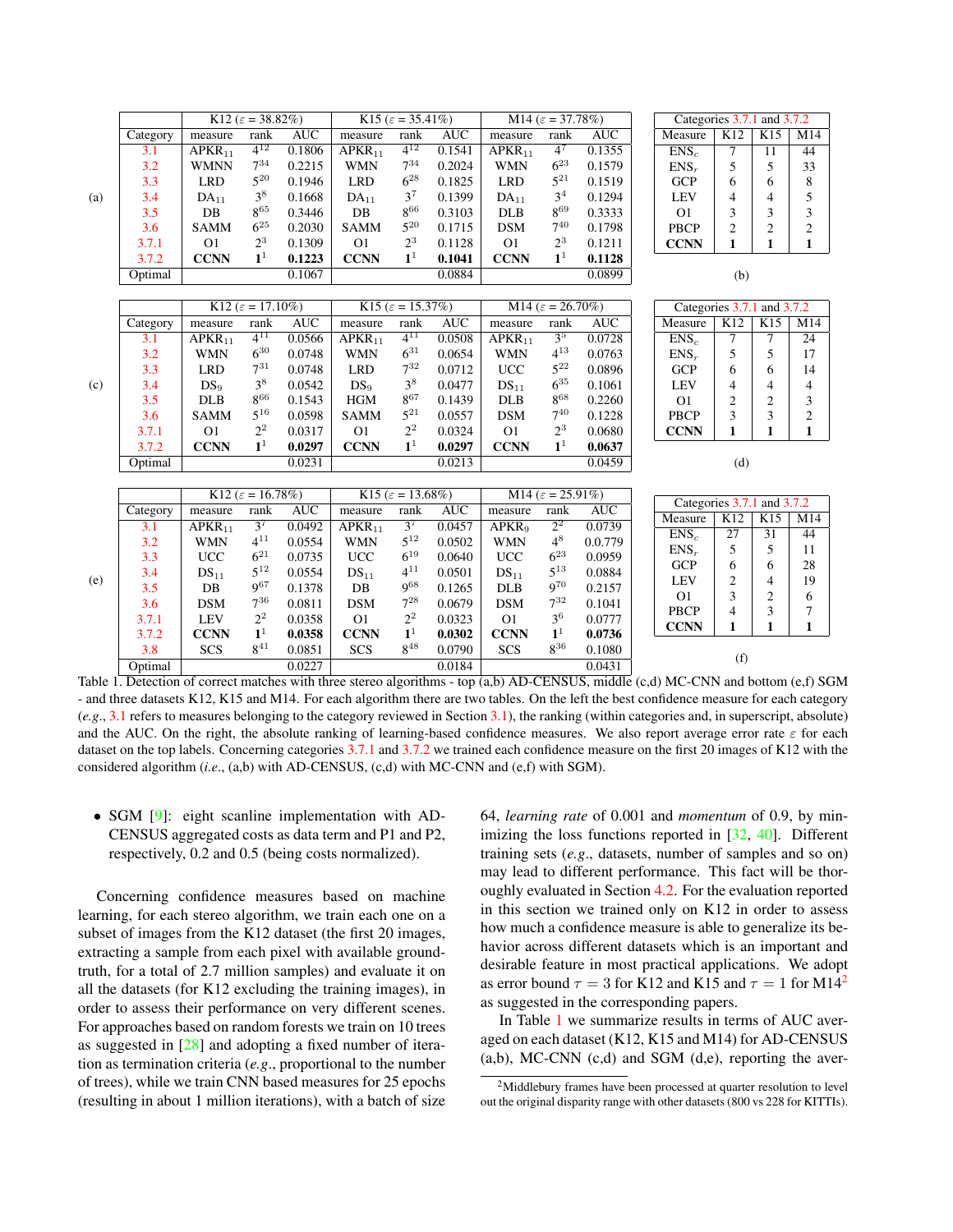age error rate  $\varepsilon$  for each dataset. For each algorithm we report on the left table the best measure for each category described in Section [3](#page-1-1) and its absolute ranking and, on the right table, the absolute ranking for confidence measures based on machine learning. Observing tables [1](#page-5-1) (a,c,e), we can notice that these latter measures always yield the best results, with CCNN systematically the top-performing one in terms of AUC, and the ones based on random forest following very close (with O1 the best in its category in 7 out of 9 experiments). Focusing on categories [3.7.1](#page-3-2) and [3.7.2,](#page-3-3) we can notice that in most cases PBCP, O1 and LEV perform very well with the exception of the SGM algorithm and M14 (Table  $1(f)$  $1(f)$ ). In this specific case, excluding CCNN,  $APKR_{11}$  performs better than approaches based on machine learning. Anyway, in this case too, the effectiveness of O1 and PBCP seems acceptable. This fact highlights that some confidence measure based on learning approaches (in particular CCNN but also O1 and PBCP) have excellent performance across different data. Interestingly, such measures use as input cue only the disparity maps. Tables  $1$  (b,d,f) also show that for other measures such as  $ENS_c$ ,  $ENS_r$ , GCP and LEV this behavior is not always verified, in particular with M14. Finally, we observe that  $ENS_r$  always (and sometimes significantly) outperforms  $ENS<sub>c</sub>$ . Concerning other categories, we can notice that APKR yields good results in all the experiments and not only with M14 and SGM as already highlighted. Other interesting confidence measures are those belonging to category [3.4](#page-2-2) and in particular DA with AD-CENSUS and DS with MC-CNN and SGM. Such results confirm that processing cues from the disparity map only, as done by best learning-based approaches, yields reliable confidence estimation. Other categories do not seem particularly effective, especially those based only on left image cues have always the overall worst performance. For measures belonging to category [3.2,](#page-2-0) though not very effective excluding experiments with SGM, WMN always achieves the best results. Besides, it's worth pointing out that naive versions of traditional strategies produce worse AUC values than their original counterparts. Regarding SGM-specific methods, SCS always outperforms PS but with AUC values quite far from the top-performing approaches. Finally, concerning categories [3.3](#page-2-1) and [3.6,](#page-3-1) such measures on the three datasets do not grant reliable confidence prediction.

#### <span id="page-6-0"></span>4.2. Impact of training data

Having assessed the performance of the confidence measure with different algorithms and datasets, this section aims at analyzing the impact of training data on the effectiveness of learning-based measures. To quantitatively compare the results between different training configuration, we define  $\Delta_k$  as the ratio between the AUC value achieved by the measure k and the  $AUC_{opt}$  as,



<span id="page-6-1"></span>Figure 1. Ratio between the average AUC achieved by learningbased confidence measures trained with different number of samples from K12 and the optimal AUC. Evaluated on the rest of K12 with AD-CENSUS algorithm.

<span id="page-6-2"></span>
$$
\Delta_k = \frac{AUC_k}{AUC_{opt}}\tag{2}
$$

The lower the  $\Delta_k$ , the better the training configuration.

The first issue we are going to evaluate is the amount of training samples required and how it affects the overall effectiveness of each confidence measure. We carried out multiple trainings with a different number of samples obtained from 5, 10, 15, 20 and 25 stereo pairs of K12 dataset starting from the first image. These subsets provide, respectively, about 0.7, 1.5, 2, 2.7 and 3.5 million samples with available ground-truth for training. By using more data we can deploy more complex random forests as well. Nevertheless, we keep the same parameters and termination criteria described in Section [4.1](#page-4-1) to compare the behavior of the same forest fed with different feature vec-tors when more samples are available. Figure [1](#page-6-1) reports  $\Delta_k$ , as a function of the number of training samples, for the best six measures based on machine learning  $(i.e., ENS<sub>r</sub>, GCP,$ LEV, O1, CCNN and PBCP) trained on AD-CENSUS algorithm. We can notice how the amount of training data slightly changes the effectiveness of the methods based on random forest (less than 0.05  $\Delta_k$  improvement), highlighting how the best AUC is obtained starting from 2.7 million samples. Conversely, measures based on CNNs improve their effectiveness by a significant margin only when trained on a sufficiently larger amount of data, but such improvement almost saturates at 2.7 million samples. In particular, we can observe how CCNN achieves the worst results when trained with the smallest subset of images, resulting to be the best measure with a larger training set (with a  $\Delta_k$  margin of about 0.25). Excluding LEV and  $ENS_r$  at 3.5M, all the measures show a monotonic improvement in terms of AUC by increasing the number of samples.

The second issue evaluated concerns how much a con-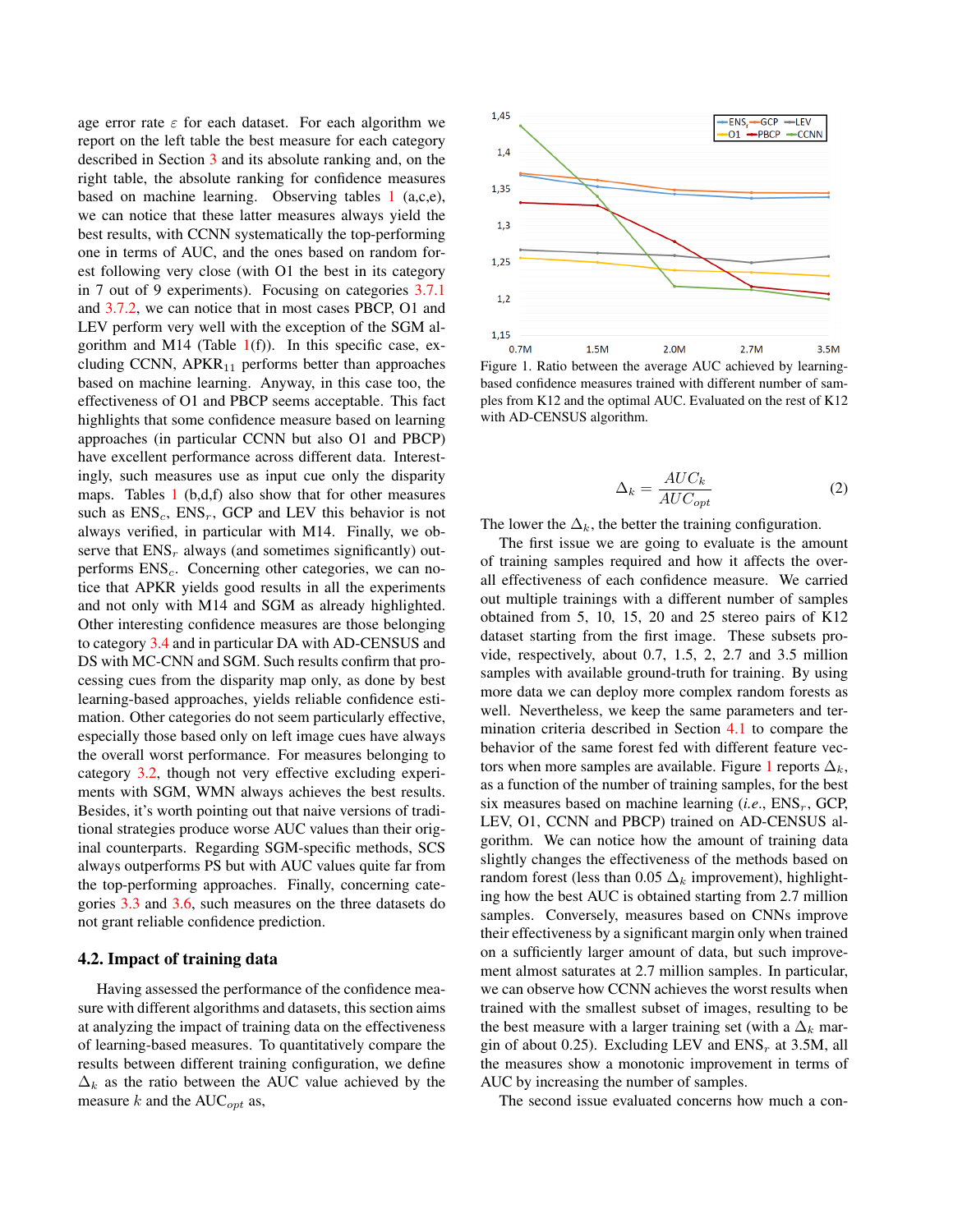<span id="page-7-3"></span>

<span id="page-7-1"></span>Figure 2. Experimental results on M14. Ratio between the average AUC achieved by each confidence measure, trained on K12 (blue) and M14 (orange), and the optimal AUC evaluated on the rest of M14 with AD-CENSUS algorithm.

fidence measure can generalize across different environments/scenes (*i.e*., datasets). To quantitatively evaluate this behavior, we trained with AD-CENSUS the confidence measures on a subset of M14, processing an almost equivalent amount of training samples with respect to the training configuration adopted in Section [4.1.](#page-4-1) Then, we compared the results achieved with this configuration to the one used in Section [4.1](#page-4-1) with AD-CENSUS on the remaining data from M14, computing  $\Delta_k$  as defined in Equation [2.](#page-6-2) A confidence measure achieving similar  $\Delta_k$  in the two configuration is able to generalize well between the two very different scenarios. Figure [2](#page-7-1) plots the two values for the six confidence measures. We can clearly notice how measures based on CNNs better generalize with respect to random forest approaches, with CCNN being more effective in this sense than PBCP. Moreover, O1 appears to better adapt to different data, achieving a lower margin between the two  $\Delta_k$  with respect to ENS<sub>r</sub>, GCP and LEV. This experiment highlights once again that confidence measures using as input cue the disparity map(s) (*i.e*., CCNN, PBCP and O1) seem less prone to under-fitting.

#### <span id="page-7-0"></span>4.3. Improvements to stereo accuracy

The final issue we investigated is the impact of confidence measures on stereo accuracy, a topic that recently gained a lot of attention (*e.g*., [\[41,](#page-9-3) [28,](#page-8-2) [31,](#page-8-3) [40\]](#page-9-2)). For this evaluation we choose the cost modulation proposed by Park and Yoon [\[28\]](#page-8-2). The reason is that differently from [\[31\]](#page-8-3), which is specific for SGM algorithm, and  $[41, 40]$  $[41, 40]$  $[41, 40]$ , based on parameters potentially different from measure to measure, [\[28\]](#page-8-2) is suited for any stereo algorithm and parameter-free. SGM was tuned as reported in Section [4.1.](#page-4-1) We plugged in [\[28\]](#page-8-2) the machine learning based measures, as well as three standalone measures (*i.e.*, APKR, SAMM and  $DA_{11}$ ). On the three datasets K12, K15 and M14, from Table [2](#page-7-2) we can notice that confidence measures based on machine learn-

|                    | K <sub>12</sub>    |                   |                   | K15               | M <sub>14</sub>    |                   |  |
|--------------------|--------------------|-------------------|-------------------|-------------------|--------------------|-------------------|--|
|                    | bad3               | avg               | bad3              | avg               | bad1               | avg               |  |
| SGM                | 16.53              | 7.40              | 13.68             | 6.13              | 25.91              | 7.11              |  |
| APKR <sub>11</sub> | $11.26^{10}$       | $3.60^{10}$       | $9.57^{10}$       | $2.94^{10}$       | $23.79^{8}$        | $5.15^{10}$       |  |
| <b>SAMM</b>        | $10.95^6$          | $3.15^{6}$        | $9.13^{6}$        | 2.58 <sup>6</sup> | $24.07^{10}$       | $4.94^{4}$        |  |
| $DA_{11}$          | 11.18 <sup>9</sup> | $3.40^{9}$        | $9.50^{9}$        | $2.77^{9}$        | 23.989             | $5.10^{9}$        |  |
| $ENS_c$            | $10.42^2$          | 2.71 <sup>4</sup> | 9.02 <sup>4</sup> | 2.33 <sup>4</sup> | 23.49 <sup>4</sup> | 5.008             |  |
| $ENS_r$            | 10.63 <sup>5</sup> | $2.95^{5}$        | $9.08^{5}$        | $2.46^{5}$        | $23.74^{7}$        | $4.96^{6}$        |  |
| <b>GCP</b>         | 11.05 <sup>8</sup> | $3.26^8$          | $9.28^{7}$        | $2.67^{7}$        | $23.54^{5}$        | 4.977             |  |
| <b>LEV</b>         | $10.97^{7}$        | $3.22^{7}$        | $9.34^8$          | $2.72^8$          | $23.67^6$          | 4.94 <sup>5</sup> |  |
| O <sub>1</sub>     | 10.41 <sup>1</sup> | 2.36 <sup>1</sup> | 8.79 <sup>2</sup> | $1.84^2$          | $23.18^{3}$        | 4.07 <sup>2</sup> |  |
| <b>PBCP</b>        | 10.63 <sup>4</sup> | $2.60^{3}$        | $8.86^{3}$        | 1.91 <sup>3</sup> | $22.92^2$          | 3.95 <sup>1</sup> |  |
| <b>CCNN</b>        | $10.61^{3}$        | 2.41 <sup>2</sup> | 8.79 <sup>1</sup> | $1.80^{1}$        | $22.86^1$          | $4.12^{3}$        |  |

<span id="page-7-2"></span>Table 2. Error rate (percentage) and average pixel error on the three datasets achieved by vanilla SGM (first row) and the confidence modulation proposed in  $[28]$  plugging: APKR<sub>11</sub>, SAMM,  $DA_{11}$ ,  $ENS_c$ ,  $ENS_r$ , GCP, LEV (the one proposed in [\[28\]](#page-8-2)), O1, PBCP and CCNN. Learning-based confidence measures trained, with AD-CENSUS, on the first 20 images of K12.

ing are overall more effective than other ones. In particular, O1 achieves the lowest error rate with K12 and CCNN and PBCP outperforms other ones in K15 and M14. This experiment highlights that there is not a direct relationship with the effectiveness of the confidence measure in terms of AUC. However, most effective confidence measures (*i.e*.,, CCNN, PBCP and O1) according to this metric achieve the best results. Finally we point out that in this experiments,  $ENS<sub>c</sub>$  and  $ENS<sub>r</sub>$ , frequently perform better than others confidence measures, conventional and learning-based ones. Moreover, for their deployment in cost modulation  $ENS<sub>c</sub>$  outperforms  $ENS<sub>r</sub>$  most of the times, conversely to what observed in terms of AUC.

## 5. Conclusions

In this paper we have reviewed and evaluated state-ofthe-art confidence measures focusing our attention on recent ones based on machine learning techniques. Our exhaustive evaluation, with three stereo algorithms and three large and challenging datasets, clearly highlights that learningbased ones are much more effective than conventional approaches. In particular, those using as input cue the disparity maps achieve better results in terms of detection of correct match, capability to adapt to new data and effectiveness to improve stereo accuracy. In such methods training is certainly an additional issue but, as reported in our evaluation, the overall amount of training data required is limited and best learning-based confidence measures much better generalize to new data.

## Acknowledgement

We gratefully acknowledge the support of NVIDIA Corporation with the donation of the Titan X Pascal GPU used for this research.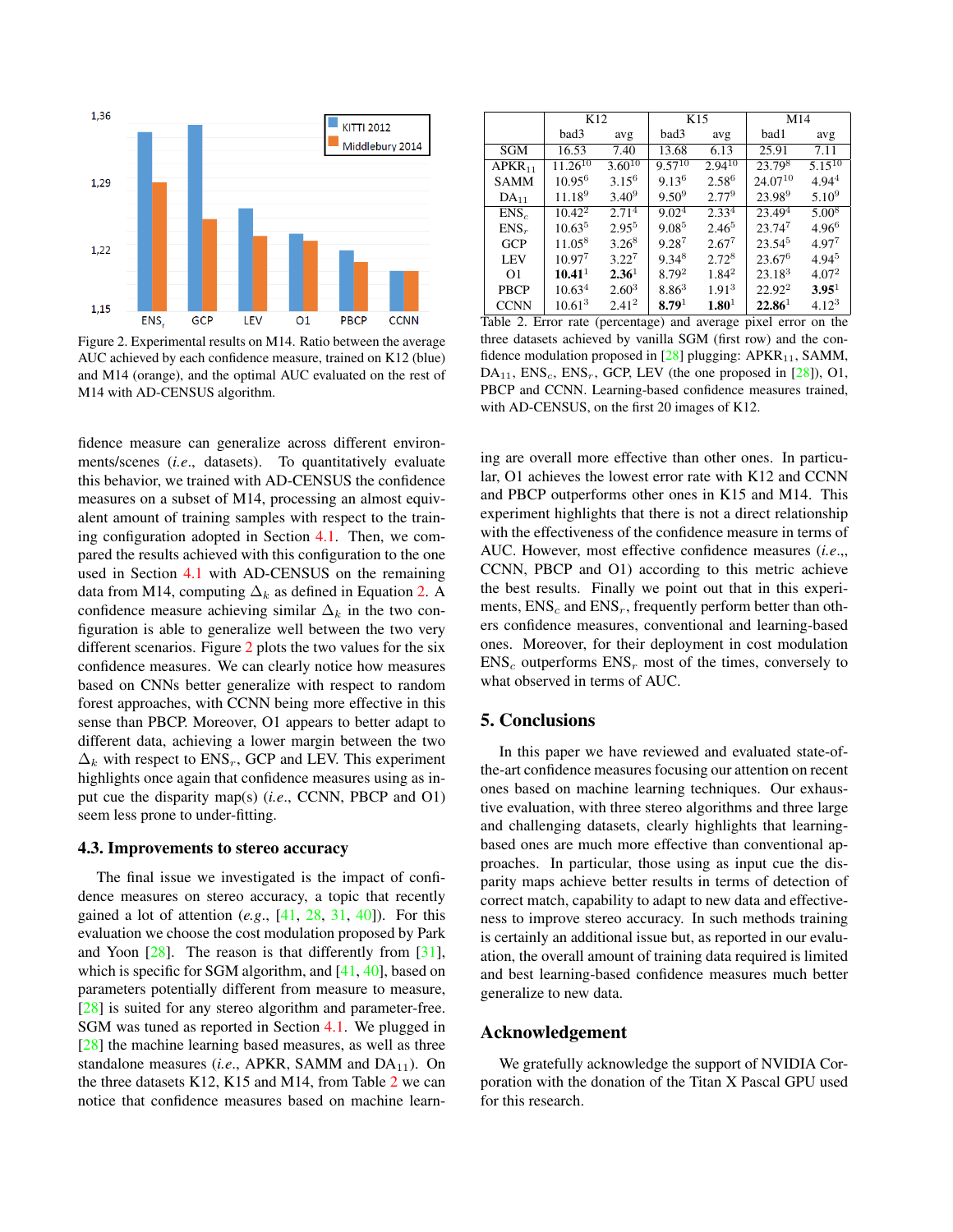# References

- <span id="page-8-22"></span>[1] Z. Chen, X. Sun, L. Wang, Y. Yu, and C. Huang. A deep visual correspondence embedding model for stereo matching costs. In *Proceedings of the IEEE International Conference on Computer Vision*, pages 972–980, 2015. [2](#page-1-2)
- <span id="page-8-12"></span>[2] L. Di Stefano, M. Marchionni, and S. Mattoccia. A fast areabased stereo matching algorithm. *Image and vision computing*, 22(12):983–1005, 2004. [2,](#page-1-2) [3](#page-2-3)
- <span id="page-8-28"></span>[3] G. Egnal, M. Mintz, and R. P. Wildes. A stereo confidence metric using single view imagery. In *PROC. VISION INTER-FACE*, pages 162–170, 2002. [3](#page-2-3)
- <span id="page-8-19"></span>[4] F. Garcia, B. Mirbach, B. E. Ottersten, F. Grandidier, and I. Cuesta-Contreras. Pixel weighted average strategy for depth sensor data fusion. In *ICIP*, pages 2805–2808. IEEE, 2010. [2](#page-1-2)
- <span id="page-8-0"></span>[5] A. Geiger, P. Lenz, C. Stiller, and R. Urtasun. Vision meets robotics: The kitti dataset. *Int. J. Rob. Res.*, 32(11):1231– 1237, sep 2013. [1,](#page-0-0) [2](#page-1-2)
- <span id="page-8-18"></span>[6] R. Gherardi. Confidence-based cost modulation for stereo matching. In *Pattern Recognition, 2008. ICPR 2008. 19th International Conference on*, pages 1–4, Dec 2008. [2](#page-1-2)
- <span id="page-8-13"></span>[7] R. Haeusler and R. Klette. Evaluation of stereo confidence measures on synthetic and recorded image data. In *2012 International Conference on Informatics, Electronics and Vision, ICIEV 2012*, pages 963–968, 2012. [2,](#page-1-2) [3](#page-2-3)
- <span id="page-8-5"></span>[8] R. Haeusler, R. Nair, and D. Kondermann. Ensemble learning for confidence measures in stereo vision. In *CVPR. Proceedings*, pages 305–312, 2013. 1. [1,](#page-0-0) [2,](#page-1-2) [3,](#page-2-3) [4,](#page-3-4) [5](#page-4-3)
- <span id="page-8-7"></span>[9] H. Hirschmuller. Stereo processing by semiglobal matching and mutual information. *IEEE Transactions on Pattern Analysis and Machine Intelligence (PAMI)*, 30(2):328–341, feb 2008. [1,](#page-0-0) [2,](#page-1-2) [3,](#page-2-3) [5,](#page-4-3) [6](#page-5-2)
- <span id="page-8-25"></span>[10] H. Hirschmüller, P. R. Innocent, and J. Garibaldi. Real-time correlation-based stereo vision with reduced border errors. *Int. J. Comput. Vision*, 47(1-3), apr 2002. [3](#page-2-3)
- <span id="page-8-30"></span>[11] H. Hirschmuller, M. Buder, and I. Ernst. Memory efficient semi-global matching. In *ISPRS Annals of the Photogrammetry, Remote Sensing and Spatial Information Sciences*, pages 371–376, 2012. [5](#page-4-3)
- <span id="page-8-8"></span>[12] H. Hirschmller. Evaluation of cost functions for stereo matching. In *IEEE Computer Society Conference on Computer Vision and Pattern Recognition*, 2007. [2](#page-1-2)
- <span id="page-8-4"></span>[13] X. Hu and P. Mordohai. A quantitative evaluation of confidence measures for stereo vision. *IEEE Transactions on Pattern Analysis and Machine Intelligence (PAMI)*, pages 2121– 2133, 2012. [1,](#page-0-0) [2,](#page-1-2) [3,](#page-2-3) [4,](#page-3-4) [5](#page-4-3)
- <span id="page-8-9"></span>[14] S. Kim, D. g. Yoo, and Y. H. Kim. Stereo confidence metrics using the costs of surrounding pixels. In *2014 19th International Conference on Digital Signal Processing*, pages 98–103, Aug 2014. [2,](#page-1-2) [3](#page-2-3)
- <span id="page-8-10"></span>[15] S. Kim, C. Y. Jang, and Y. H. Kim. Weighted peak ratio for estimating stereo confidence level using color similarity. In *2016 IEEE Asia Pacific Conference on Circuits and Systems (APCCAS)*, pages 196–197, Oct 2016. [2,](#page-1-2) [3](#page-2-3)
- <span id="page-8-16"></span>[16] D. Kong and H. Tao. A method for learning matching errors in stereo computation. In *British Machine Vision Conference (BMVC)*, 2004 2004. [2](#page-1-2)
- <span id="page-8-27"></span>[17] S. Lefebvre, S. Ambellouis, and F. Cabestaing. A colour correlation-based stereo matching using 1D windows. In IEEE, editor, *Third International IEEE Conference on Signal-Image Technologies and Internet-Based System, SITIS'07*, pages 702–710, Shanghai, China, Dec 2007. IEEE. [3](#page-2-3)
- <span id="page-8-23"></span>[18] W. Luo, A. G. Schwing, and R. Urtasun. Efficient Deep Learning for Stereo Matching. In *Proc. CVPR*, 2016. [2](#page-1-2)
- <span id="page-8-29"></span>[19] R. Manduchi and C. Tomasi. Distinctiveness maps for image matching. In *Image Analysis and Processing, 1999. Proceedings. International Conference on*, pages 26–31. IEEE, 1999. [4](#page-3-4)
- <span id="page-8-20"></span>[20] G. Marin, P. Zanuttigh, and S. Mattoccia. Reliable fusion of tof and stereo depth driven by confidence measures. In *14th European Conference on Computer Vision (ECCV 2016)*, pages 386–401, 2016. [2,](#page-1-2) [5](#page-4-3)
- <span id="page-8-26"></span>[21] L. Matthies. Stereo vision for planetary rovers: Stochastic modeling to near real-time implementation. *Int. J. Comput. Vision*, 8(1), jul 1992. [3](#page-2-3)
- <span id="page-8-6"></span>[22] N. Mayer, E. Ilg, P. Häusser, P. Fischer, D. Cremers, A. Dosovitskiy, and T. Brox. A large dataset to train convolutional networks for disparity, optical flow, and scene flow estimation. In *The IEEE Conference on Computer Vision and Pattern Recognition (CVPR)*, 2016. [1,](#page-0-0) [2](#page-1-2)
- <span id="page-8-1"></span>[23] M. Menze and A. Geiger. Object scene flow for autonomous vehicles. In *Conference on Computer Vision and Pattern Recognition (CVPR)*, 2015. [1,](#page-0-0) [2](#page-1-2)
- <span id="page-8-21"></span>[24] P. Merrell, A. Akbarzadeh, L. Wang, P. Mordohai, J. M. Frahm, R. Yang, D. Nister, and M. Pollefeys. Real-time visibility-based fusion of depth maps. In *2007 IEEE 11th International Conference on Computer Vision*, pages 1–8, Oct 2007. [2,](#page-1-2) [3](#page-2-3)
- <span id="page-8-11"></span>[25] D. B. Min and K. Sohn. An asymmetric post-processing for correspondence problem. *Sig. Proc.: Image Comm.*, 25(2):130–142, 2010. [2,](#page-1-2) [3](#page-2-3)
- <span id="page-8-17"></span>[26] P. Mordohai. The self-aware matching measure for stereo. In *The International Conference on Computer Vision (ICCV)*, pages 1841–1848. IEEE, 2009. [2,](#page-1-2) [4](#page-3-4)
- <span id="page-8-14"></span>[27] C. Mostegel, M. Rumpler, F. Fraundorfer, and H. Bischof. Using self-contradiction to learn confidence measures in stereo vision. In *The IEEE Conference on Computer Vision and Pattern Recognition (CVPR)*, 2016. [2,](#page-1-2) [4](#page-3-4)
- <span id="page-8-2"></span>[28] M. G. Park and K. J. Yoon. Leveraging stereo matching with learning-based confidence measures. In *The IEEE Conference on Computer Vision and Pattern Recognition (CVPR)*, June 2015. [1,](#page-0-0) [2,](#page-1-2) [3,](#page-2-3) [4,](#page-3-4) [5,](#page-4-3) [6,](#page-5-2) [8](#page-7-3)
- <span id="page-8-15"></span>[29] D. Pfeiffer, S. Gehrig, and N. Schneider. Exploiting the power of stereo confidences. In *IEEE Computer Vision and Pattern Recognition*, pages 297–304, Portland, OR, USA, June 2013. [2](#page-1-2)
- <span id="page-8-24"></span>[30] M. Poggi and S. Mattoccia. Deep stereo fusion: combining multiple disparity hypotheses with deep-learning. In *Proceedings of the 4th International Conference on 3D Vision, 3DV*, 2016. [2](#page-1-2)
- <span id="page-8-3"></span>[31] M. Poggi and S. Mattoccia. Learning a general-purpose confidence measure based on o(1) features and a smarter aggregation strategy for semi global matching. In *Proceedings of*